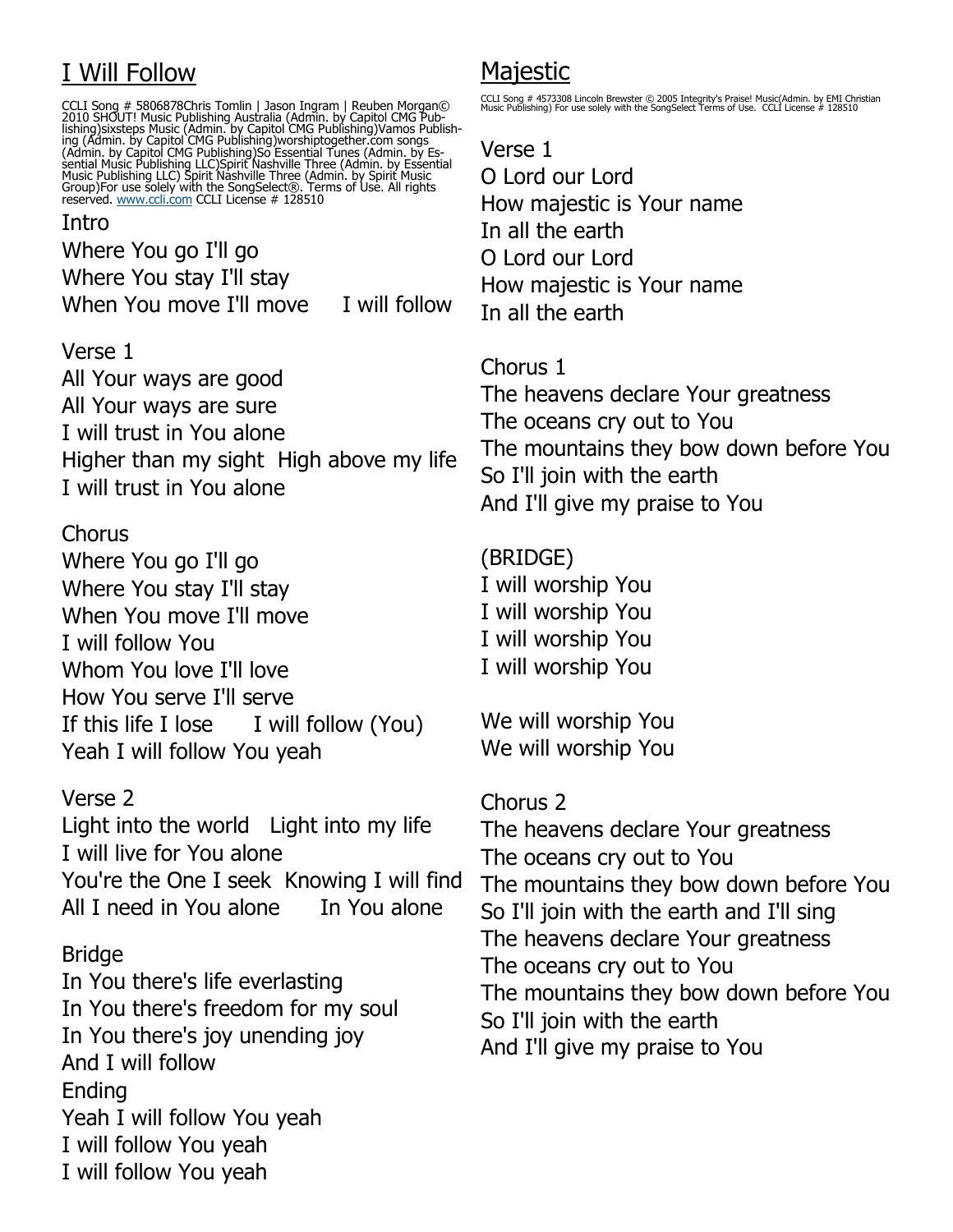# Living Hope

CCLI Song # 7106807 Brian Johnson | Phil Wickham © Phil Wickham Music (Fair Trade Music Publishing [c/o Essential Music Publishing LLC]) CCLI License # 128510

#### Verse 1

How great the chasm that lay between us How high the mountain I could not climb In desperation I turned to heaven And spoke Your name into the night Then through the darkness Your loving-kindness Tore through the shadows of my soul The work is finished the end is written Jesus Christ my living hope

#### Verse 2

Who could imagine so great a mercy What heart could fathom such boundless grace The God of ages stepped down from glory To wear my sin and bear my shame The cross has spoken I am forgiven The King of kings calls me His own Beautiful Savior I'm Yours forever Jesus Christ my living hope

#### **Chorus**

Hallelujah praise the One who set me free And all Your people sing alongHallelujah death has lost its grip on me You have broken every chain There's salvation in Your name Jesus Christ my living hope

#### Verse 3

Then came the morning that sealed the promise Your buried body began to breathe Out of the silence the Roaring Lion Declared the grave has no claim on me (REPEAT)

Jesus Yours is the victory whoa

Ending Jesus Christ my living hope Oh God You are my living hope

## Your Grace is Enough

CCLI Song Number 4477026 Author Matt Maher2003 spiritandsong.com CCLI License No. 128510

Chorus 1 Your grace is enough Your grace is enough Your grace is enough Your grace is enough for me

#### Verse 1

Great is Your faithfulness O God You wrestle with the sinner's heart You lead me by still waters into mercy Where nothing can keep us apart

### (BRIDGE)

So remember Your people Remember Your children Remember Your promise O God

### Verse 2

Great is Your love and justice God You use the weak to lead the strong You lead us in the song of your salvation